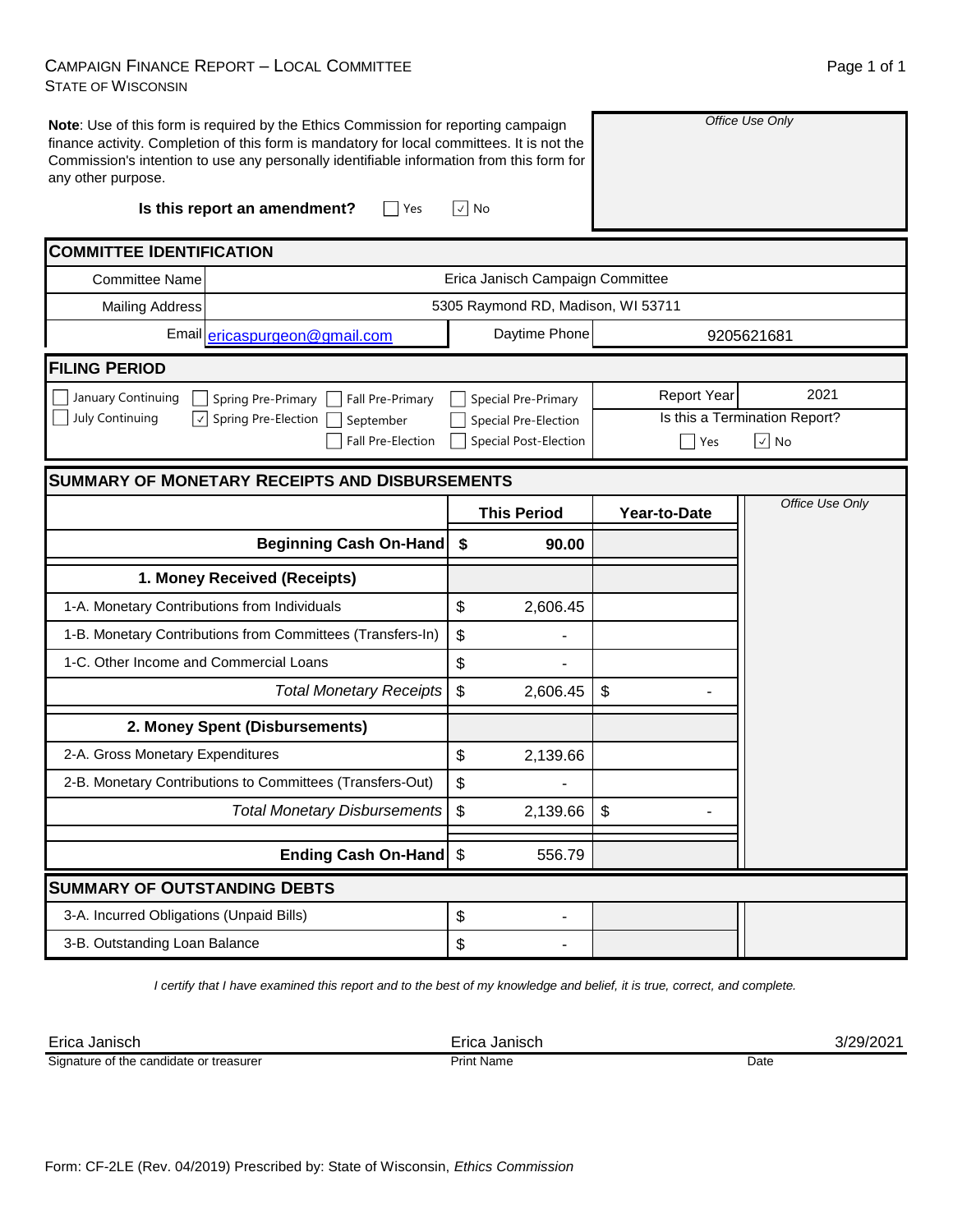## **Income** Schedule 1-A **Monetary Contributions from Individuals (Including Loans from Individuals)** Page 1 of 1

| <b>Date</b>                   | <b>Name</b>                         | <b>Address</b>            | City           | <b>ST</b> | Zip          | <b>Occupation</b>               | <b>Comments</b>       | Amount   |
|-------------------------------|-------------------------------------|---------------------------|----------------|-----------|--------------|---------------------------------|-----------------------|----------|
|                               |                                     |                           |                |           |              |                                 | In Kind<br>/Meadowood |          |
|                               |                                     |                           |                |           |              |                                 | <b>NA</b>             |          |
|                               | 1/1/2021 0:00 Erica Janisch         | 5305 Raymond RD           | Madison        |           |              | WI   53711 Not Employed         | Newsletter            | \$75     |
|                               | 1/11/2021 21:13 Nicholas Davies     | 3717 Richard St           | Madison        |           |              | WI 53714 Software Developer     | <b>Act Blue</b>       | \$50     |
|                               |                                     |                           |                |           |              |                                 |                       |          |
| 1/13/2021 0:00 Erica Janisch  |                                     | 5305 Raymond RD           | Madison        |           |              | WI   53711 Not Employed         | In Kind/VAN<br>Access | \$161.45 |
| 1/27/2021 14:53 Leah Rudin    |                                     | 6446 Pizarro Cir          | Madison        | WI        |              | 53719 Sign language interpreter | <b>Act Blue</b>       | \$10     |
|                               | 1/27/2021 16:15 Dawn Spurgeon       | 406 W Pearl St            | Rhinelander WI |           |              | 54501 Not Employed              | <b>Act Blue</b>       | \$100    |
|                               | 1/28/2021 12:05 Jen & Eric Holmer   | 18 Park Crest Court       | Madison        | WI        |              | 53711 Campus Minister           | <b>Act Blue</b>       | \$100    |
| 1/30/2021 16:15 Chris Scott   |                                     | Po box 8                  | New Troy       | MI        |              | 49119 Not Employed              | <b>Act Blue</b>       | \$25     |
| 1/31/2021 23:04 Jesse Arizola |                                     | 232 nora st               | kentwood       | MI        |              | 49548 Not Employed              | <b>Act Blue</b>       | \$100    |
| 2/1/2021 16:00 Kimberly Long  |                                     | 2201 S Whitney Way        | Madison        | WI        |              | 53711 Financial specialist      | <b>Act Blue</b>       | \$25     |
|                               | 2/1/2021 19:09 Jordan Berken        | 730 WILLIAMSON ST APT 202 | <b>MADISON</b> | WI        |              | 53703 Academic Advisor          | <b>Act Blue</b>       | \$25     |
|                               | $2/4/2021$ 0:00 Karen Spurgeon      | 4470 Old School Road      | Phelps         | W١        |              | 54554 Not Employed              | Check                 | \$500    |
|                               | 2/5/2021 0:00 Alexa Guiterrez       | 4862 N. Overland RD.      | Hobart         | WI        | 54155 Intern |                                 | In-Kind               | \$400    |
|                               | 2/9/2021 13:11 Gabriela Bosben      | 2913 Interlaken Pass      | Madison        | WI        | 53719 SEA    |                                 | <b>Act Blue</b>       | \$25     |
| 2/9/2021 14:24 Sheila Zenk    |                                     | 313 Thompson Street       | Verona         | WI        |              | 53593 Teacher                   | <b>Act Blue</b>       | \$10     |
| 2/10/2021 16:12 Tracy Preiser |                                     | 6217 Piping Rock Rd       | Madison        | WI        | 53711 Nurse  |                                 | <b>Act Blue</b>       | \$25     |
|                               | 2/11/2021 1:57 Lindsay Lemmer       | 5405 Sudbury Way          | Madison        | WI        |              | 53714 Communications            | <b>Act Blue</b>       | \$50     |
| 2/27/2021 15:10 David Krall   |                                     | 2706 Waltham Rd           | Madison        | WI        |              | 53711 Technical Services        | <b>Act Blue</b>       | \$250    |
| 3/2/2021 12:26 Lisa George    |                                     | 114 Mischief Lane         | Rockwall       | TX        |              | 75032 Attorney                  | <b>Act Blue</b>       | \$100    |
|                               | 3/2/2021 15:33 Matthew Chimuchowski | 3507 N 91st Street        | Milwaukee      | WI        |              | 53222 Product Manager           | <b>Act Blue</b>       | \$50     |
|                               | 3/8/2021 0:00 Erica Janisch         | 5305 Raymond RD           | Madison        | WI        |              | 53711 Not Employed              | Personal              | \$200    |
|                               | 3/18/2021 13:47 Dawn Spurgeon       | 406 W Pearl St            | Rhinelander    | lwı       |              | 54501 Not Employed              | Act Blue              | \$50     |
| 3/18/2021 14:56 Alyssa Garner |                                     | 504 South 201st Avenue    | Omaha          | <b>NE</b> |              | 68022 Pharmacist                | Act Blue              | \$50     |
| 3/20/2021 11:34 Erica Analla  |                                     | 6610 Regis Road           | Madison        | WI        |              | 53711 Not Employed              | Act Blue              | \$25     |
| 3/20/2021 16:51 Lisa Subeck   |                                     | 818 S. Gammon Rd. #4      | Madison        | WI        |              | 53719 State Representative      | <b>Act Blue</b>       | \$25     |
|                               | 3/20/2021 18:26 Kristen Schoepke    | 5105 Denton Place         | Madison        | WI        |              | 53711 Sub SEA                   | Act Blue              | \$50     |
|                               | 3/21/2021 11:52 Adam Hills-Meyer    | 5405 Sudbury Way          | <b>MADISON</b> | WI        |              | 53714 Content Stragegist        | Act Blue              | \$100    |
|                               | 3/22/2021 5:34 Melissa Bennett      | 1117 Valley Stream Drive  | Madison        |           |              | WI 53711 Not Employed           | <b>Act Blue</b>       | \$25     |